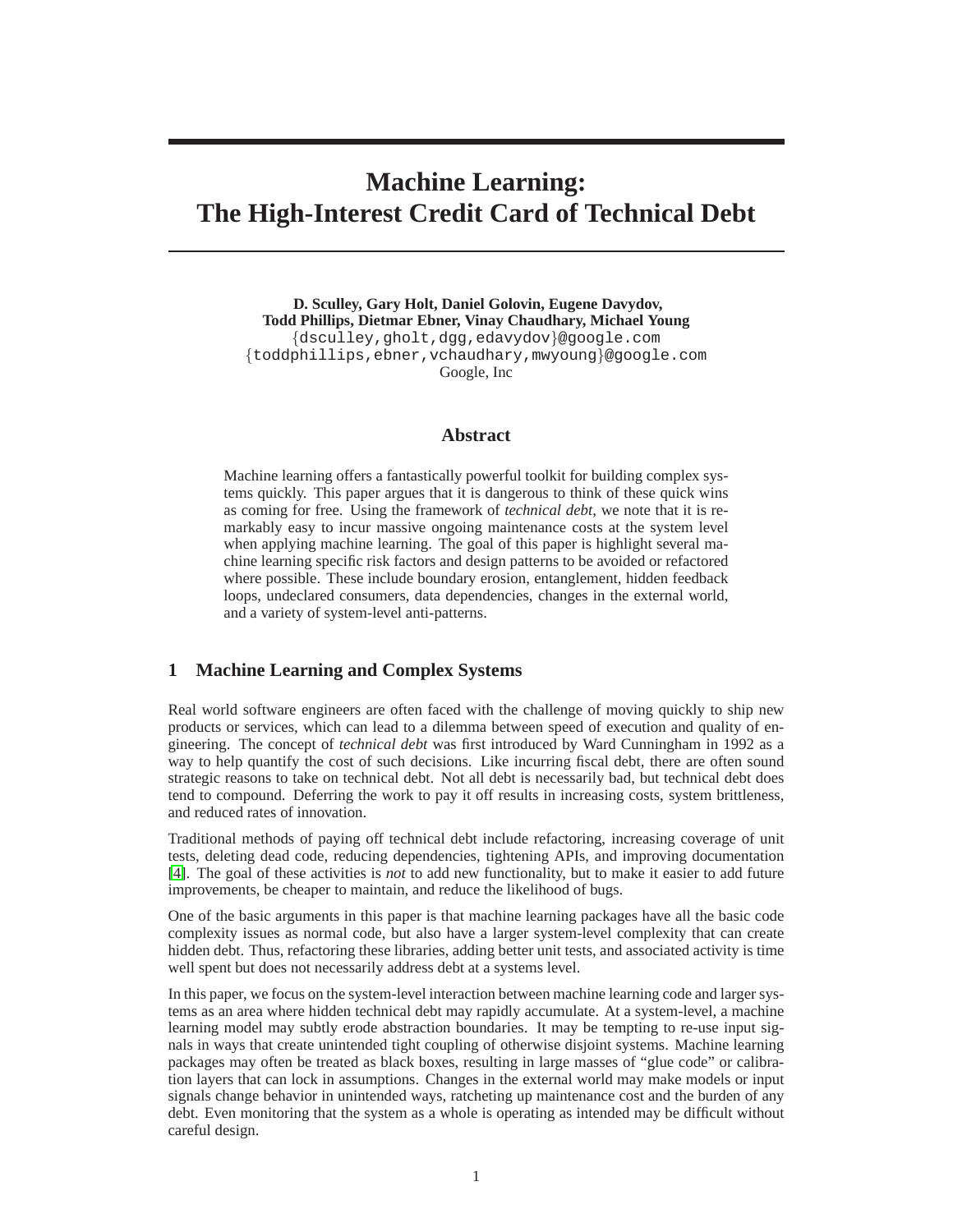Indeed, a remarkable portion of real-world "machine learning" work is devoted to tackling issues of this form. Paying down technical debt may initially appear less glamorous than research results usually reported in academic ML conferences. But it is critical for long-term system health and enables algorithmic advances and other cutting-edge improvements.

## **2 Complex Models Erode Boundaries**

Traditional software engineering practice has shown that strong abstraction boundaries using encapsulation and modular design help create maintainable code in which it is easy to make isolated changes and improvements. Strict abstraction boundaries help express the invariants and logical consistency of the information inputs and outputs from an given component [\[4\]](#page-8-0).

Unfortunately, it is difficult to enforce strict abstraction boundaries for machine learning systems by requiring these systems to adhere to specific intended behavior. Indeed, arguably the most important reason for using a machine learning system is precisely that *the desired behavior cannot be effectively implemented in software logic without dependency on external data*. There is little way to separate abstract behavioral invariants from quirks of data. The resulting erosion of boundaries can cause significant increases in technical debt. In this section we look at several issues of this form.

#### **2.1 Entanglement**

From a high level perspective, a machine learning package is a tool for mixing data sources together. That is, machine learning models are machines for creating entanglement and making the isolation of improvements effectively impossible.

To make this concrete, imagine we have a system that uses features  $x_1, \ldots, x_n$  in a model. If we change the input distribution of values in  $x_1$ , the importance, weights, or use of the remaining  $n - 1$ features may all change—this is true whether the model is retrained fully in a batch style or allowed to adapt in an online fashion. Adding a new feature  $x_{n+1}$  can cause similar changes, as can removing any feature  $x_j$ . No inputs are ever really independent. We refer to this here as the CACE principle: Changing Anything Changes Everything.

The net result of such changes is that prediction behavior may alter, either subtly or dramatically, on various slices of the distribution. The same principle applies to hyper-parameters. Changes in regularization strength, learning settings, sampling methods in training, convergence thresholds, and essentially every other possible tweak can have similarly wide ranging effects.

One possible mitigation strategy is to isolate models and serve ensembles. This approach is useful in situations such as [\[8\]](#page-8-1), in which sub-problems decompose naturally, or in which the cost of maintaining separate models is outweighed by the benefits of enforced modularity. However, in many large-scale settings such a strategy may prove unscalable. And within a given model, the issues of entanglement may still be present.

A second possible mitigation strategy is to develop methods of gaining deep insights into the behavior of model predictions. One such method was proposed in [\[6\]](#page-8-2), in which a high-dimensional visualization tool was used to allow researchers to quickly see effects across many dimensions and slicings. Metrics that operate on a slice-by-slice basis may also be extremely useful.

A third possibility is to attempt to use more sophisticated regularization methods to enforce that any changes in prediction performance carry a cost in the objective function used in training [\[5\]](#page-8-3). Like any other regularization approach, this kind of approach can be useful but is far from a guarantee and may add more debt via increased system complexity than is reduced via decreased entanglement.

The above mitigation strategies may help, but this issue of entanglement is in some sense innate to machine learning, regardless of the particular learning algorithm being used. In practice, this all too often means that shipping the first version of a machine learning system is easy, but that making subsequent improvements is unexpectedly difficult. This consideration should be weighed carefully against deadline pressures for version 1.0 of any ML system.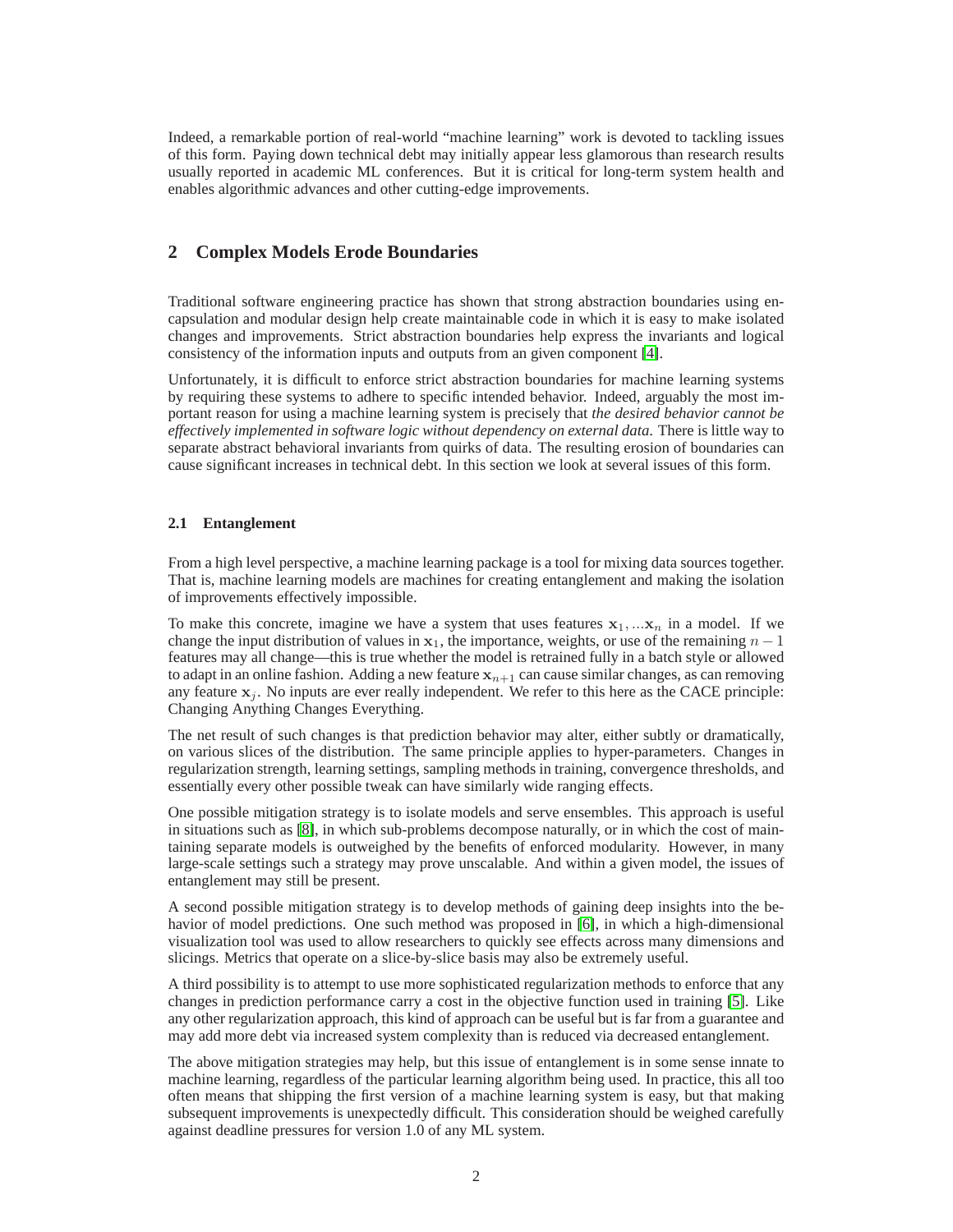#### **2.2 Hidden Feedback Loops**

Another worry for real-world systems lies in hidden feedback loops. Systems that learn from world behavior are clearly intended to be part of a feedback loop. For example, a system for predicting the click through rate (CTR) of news headlines on a website likely relies on user clicks as training labels, which in turn depend on previous predictions from the model. This leads to issues in analyzing system performance, but these are the obvious kinds of statistical challenges that machine learning researchers may find natural to investigate [\[2\]](#page-8-4).

As an example of a *hidden* loop, now imagine that one of the input features used in this CTR model is a feature  $x_{week}$  that reports how many news headlines the given user has clicked on in the past week. If the CTR model is improved, it is likely that all users are given better recommendations and many users will click on more headlines. However, the result of this effect may not fully surface for at least a week, as the  $x_{week}$  feature adjusts. Furthermore, if the model is updated on the new data, either in batch mode at a later time or in streaming fashion with online updates, the model may later adjust its opinion of the  $x_{week}$  feature in response. In such a setting, the system will slowly change behavior, potentially over a time scale much longer than a week. Gradual changes not visible in quick experiments make analyzing the effect of proposed changes extremely difficult, and add cost to even simple improvements.

We recommend looking carefully for hidden feedback loops and removing them whenever feasible.

#### **2.3 Undeclared Consumers**

Oftentimes, a prediction from a machine learning model  $A$  is made accessible to a wide variety of systems, either at runtime or by writing to logs that may later be consumed by other systems. In more classical software engineering, these issues are referred to as visibility debt [\[7\]](#page-8-5). Without access controls, it is possible for some of these consumers to be *undeclared* consumers, consuming the output of a given prediction model as an input to another component of the system. Undeclared consumers are expensive at best and dangerous at worst.

The expense of undeclared consumers is drawn from the sudden tight coupling of model A to other parts of the stack. Changes to A will very likely impact these other parts, sometimes in ways that are unintended, poorly understood, or detrimental. In practice, this has the effect of making it difficult and expensive to make any changes to A at all.

The danger of undeclared consumers is that they may introduce additional hidden feedback loops. Imagine in our news headline CTR prediction system that there is another component of the system in charge of "intelligently" determining the size of the font used for the headline. If this font-size module starts consuming CTR as an input signal, and font-size has an effect on user propensity to click, then the inclusion of CTR in font-size adds a new hidden feedback loop. It's easy to imagine a case where such a system would gradually and endlessly increase the size of all headlines.

Undeclared consumers may be difficult to detect unless the system is specifically designed to guard against this case. In the absence of barriers, engineers may naturally grab for the most convenient signal, especially when there are deadline pressures.

# **3 Data Dependencies Cost More than Code Dependencies**

In [\[7\]](#page-8-5), *dependency debt* is noted as a key contributor to code complexity and technical debt in classical software engineering settings. We argue here that *data dependencies* in machine learning systems carry a similar capacity for building debt. Furthermore, while code dependencies can be relatively easy to identify via static analysis, linkage graphs, and the like, it is far less common that data dependencies have similar analysis tools. Thus, it can be inappropriately easy to build large data-dependency chains that can be difficult to untangle.

#### **3.1 Unstable Data Dependencies**

To move quickly, it is often convenient to consume signals as input features that are produced by other systems. However, some input signals are *unstable*, meaning that they qualitatively change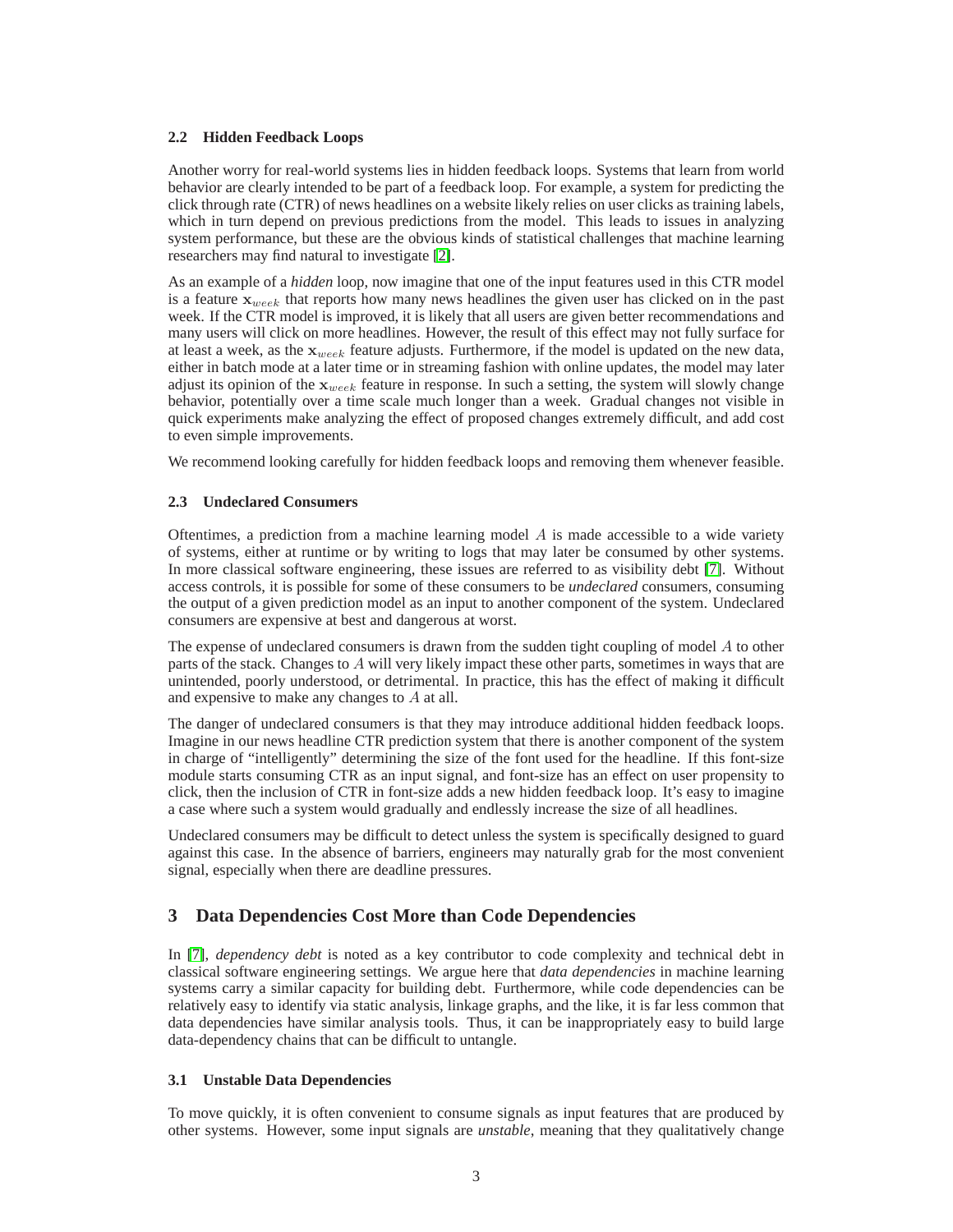behavior over time. This can happen implicitly, when the input signal comes from another machine learning model itself that updates over time, or a data-dependent lookup table, such as for computing TF/IDF scores or semantic mappings. It can also happen explicitly, when the engineering ownership of the input signal is separate from the engineering ownership of the model that consumes it. In such cases, changes and improvements to the input signal may be regularly rolled out, without regard for how the machine learning system may be affected. As noted above in the CACE principle, "improvements" to input signals may have arbitrary, sometimes deleterious, effects that are costly to diagnose and address.

One common mitigation strategy for unstable data dependencies is to create a *versioned copy* of a given signal. For example, rather than allowing a semantic mapping of words to topic clusters to change over time, it might be reasonable to create a frozen version of this mapping and use it until such a time as an updated version has been fully vetted. Versioning carries its own costs, however, such as potential staleness. And the requirement to maintain multiple versions of the same signal over time is a contributor to technical debt in its own right.

#### **3.2 Underutilized Data Dependencies**

In code, underutilized dependencies are packages that are mostly unneeded [\[7\]](#page-8-5). Similarly, underutilized data dependencies include input features or signals that provide little incremental value in terms of accuracy. Underutilized dependencies are costly, since they make the system unnecessarily vulnerable to changes.

Underutilized dependencies can creep into a machine learning model in several ways.

**Legacy Features.** The most common is that a feature  $F$  is included in a model early in its development. As time goes on, other features are added that make  $F$  mostly or entirely redundant, but this is not detected.

**Bundled Features.** Sometimes, a group of features is evaluated and found to be beneficial. Because of deadline pressures or similar effects, all the features in the bundle are added to the model together. This form of process can hide features that add little or no value.

ǫ**-Features.** As machine learning researchers, it is satisfying to improve model accuracy. It can be tempting to add a new feature to a model that improves accuracy, even when the accuracy gain is very small or when the complexity overhead might be high.

In all these cases, features could be removed from the model with little or no loss in accuracy. But because they are still present, the model will likely assign them some weight, and the system is therefore vulnerable, sometimes catastrophically so, to changes in these unnecessary features.

As an example, suppose that after a team merger, to ease the transition from an old product numbering scheme to new product numbers, both schemes are left in the system as features. New products get only a new number, but old products may have both. The machine learning algorithm knows of no reason to reduce its reliance on the old numbers. A year later, someone acting with good intent cleans up the code that stops populating the database with the old numbers. This change goes undetected by regression tests because no one else is using them any more. This will not be a good day for the maintainers of the machine learning system.

A common mitigation strategy for under-utilized dependencies is to regularly evaluate the effect of removing individual features from a given model and act on this information whenever possible. More broadly, it may be important to build cultural awareness about the long-term benefit of underutilized dependency cleanup.

#### **3.3 Static Analysis of Data Dependencies**

One of the key issues in data dependency debt is the difficulty of performing static analysis. While compilers and build systems typically provide such functionality for code, data dependencies may require additional tooling to track. Without this, it can be difficult to manually track the use of data in a system. On teams with many engineers, or if there are multiple interacting teams, not everyone knows the status of every single feature, and it can be difficult for any individual human to know every last place where the feature was used. For example, suppose that the version of a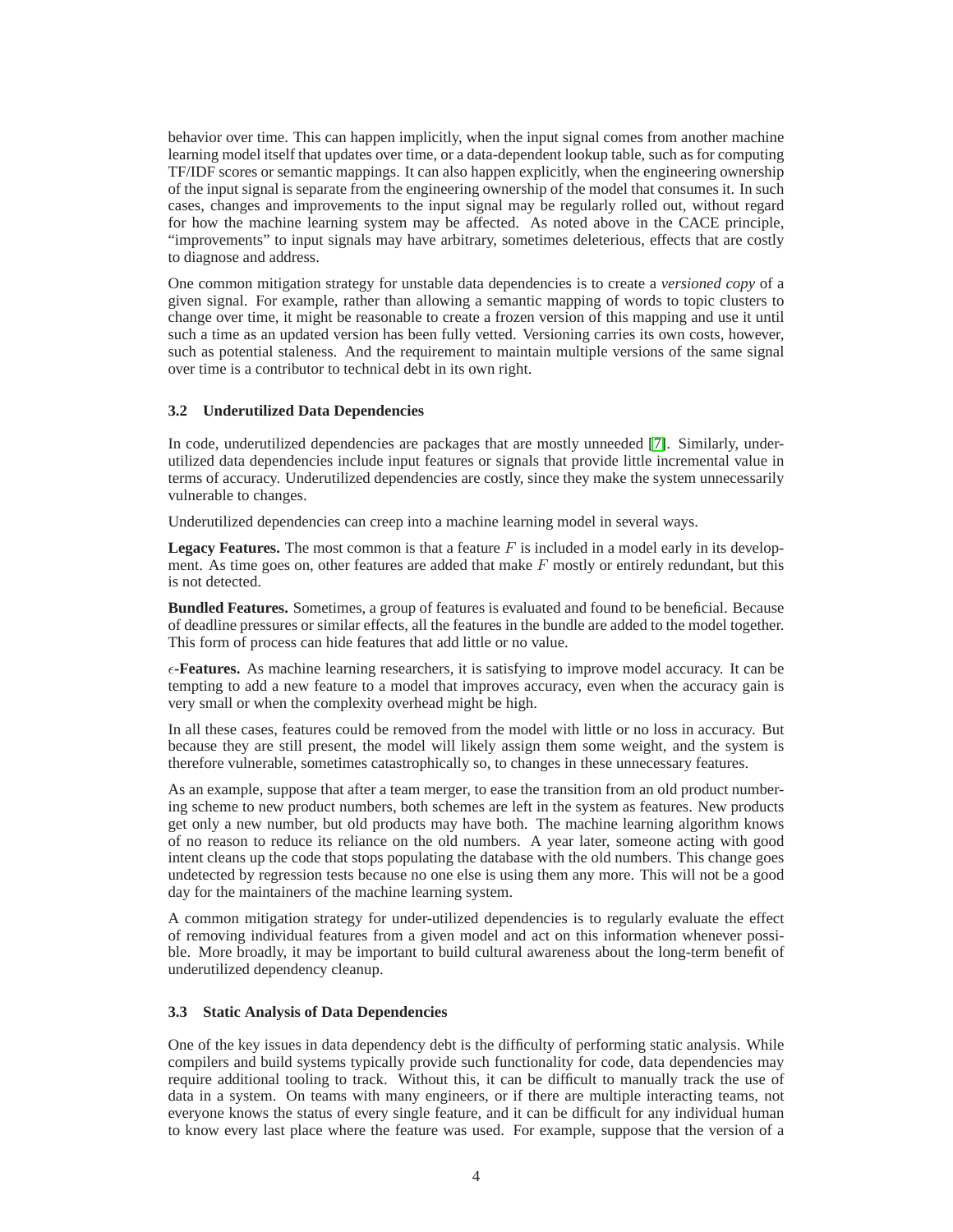dictionary must be changed; in a large company, it may not be easy even to find all the consumers of the dictionary. Or suppose that for efficiency a particular signal will no longer be computed; are all former consumers of the signal done with it? Even if there are no references to it in the current version of the codebase, are there still production instances with older binaries that use it? Making changes safely can be difficult without automatic tooling.

A remarkably useful automated feature management tool was described in [\[6\]](#page-8-2), which enables data sources and features to be annotated. Automated checks can then be run to ensure that all dependencies have the appropriate annotations, and dependency trees can be fully resolved. Since its adoption, this approach has regularly allowed a team at Google to safely delete thousands of lines of feature-related code per quarter, and has made verification of versions and other issues automatic. The system has on many occasions prevented accidental use of deprecated or broken features in new models.

#### **3.4 Correction Cascades**

There are often situations in which model  $\alpha$  for problem  $\alpha$  exists, but a solution for a slightly different problem A' is required. In this case, it can be tempting to learn a model  $a'(a)$  that takes a as input and learns a small correction. This can appear to be a fast, low-cost win, as the correction model is likely very small and can often be done by a completely independent team. It is easy and quick to create a first version.

However, this correction model has created a system dependency on  $a$ , making it significantly more expensive to analyze improvements to that model in the future. Things get even worse if correction models are cascaded, with a model for problem  $A''$  learned on top of  $a'$ , and so on. This can easily happen for closely related problems, such as calibrating outputs to slightly different test distributions. It is not at all unlikely that a correction cascade will create a situation where improving the accuracy of  $a$  actually leads to system-level detriments. Additionally, such systems may create *deadlock*, where the coupled ML system is in a poor local optimum, and no component model may be individually improved. At this point, the independent development that was initially attractive now becomes a large barrier to progress.

A mitigation strategy is to augment  $a$  to learn the corrections directly within the same model by adding features that help the model distinguish among the various use-cases. At test time, the model may be queried with the appropriate features for the appropriate test distributions. This is not a free solution—the solutions for the various related problems remain coupled via CACE, but it may be easier to make updates and evaluate their impact.

# **4 System-level Spaghetti**

It is unfortunately common for systems that incorporate machine learning methods to end up with high-debt design patterns. In this section, we examine several system-design *anti-patterns* [\[3\]](#page-8-6) that can surface in machine learning systems and which should be avoided or refactored where possible.

#### **4.1 Glue Code**

Machine learning researchers tend to develop general purpose solutions as self-contained packages. A wide variety of these are available as open-source packages at places like mloss.org, or from in-house code, proprietary packages, and cloud-based platforms. Using self-contained solutions often results in a *glue code* system design pattern, in which a massive amount of supporting code is written to get data into and out of general-purpose packages.

This glue code design pattern can be costly in the long term, as it tends to freeze a system to the peculiarities of a specific package. General purpose solutions often have different design goals: they seek to provide one learning system to solve many problems, but many practical software systems are highly engineered to apply to one large-scale problem, for which many experimental solutions are sought. While generic systems might make it possible to interchange optimization algorithms, it is quite often refactoring of the *construction* of the problem space which yields the most benefit to mature systems. The glue code pattern implicitly embeds this construction in supporting code instead of in principally designed components. As a result, the glue code pattern often makes exper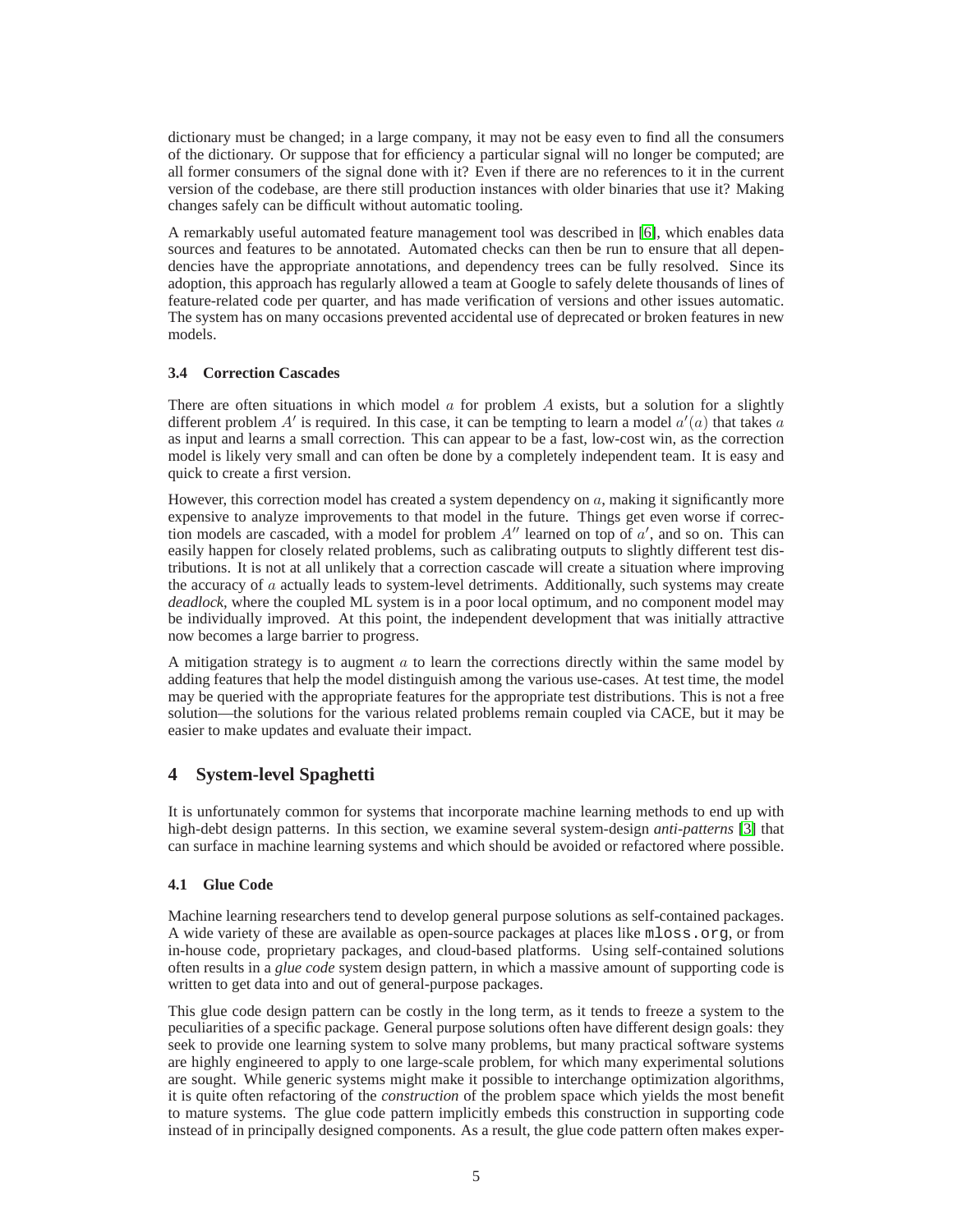imentation with other machine learning approaches prohibitively expensive, resulting in an ongoing tax on innovation.

Glue code can be reduced by choosing to re-implement specific algorithms within the broader system architecture. At first, this may seem like a high cost to pay—re-implementing a machine learning package in C++ or Java that is already available in **R** or matlab, for example, may appear to be a waste of effort. But the resulting system may require dramatically less glue code to integrate in the overall system, be easier to test, be easier to maintain, and be better designed to allow alternate approaches to be plugged in and empirically tested. Problem-specific machine learning code can also be tweaked with problem-specific knowledge that is hard to support in general packages.

It may be surprising to the academic community to know that only a tiny fraction of the code in many machine learning systems is actually doing "machine learning". When we recognize that a mature system might end up being (at most) 5% machine learning code and (at least) 95% glue code, reimplementation rather than reuse of a clumsy API looks like a much better strategy.

#### **4.2 Pipeline Jungles**

As a special case of glue code, *pipeline jungles* often appear in data preparation. These can evolve organically, as new signals are identified and new information sources added. Without care, the resulting system for preparing data in an ML-friendly format may become a jungle of scrapes, joins, and sampling steps, often with intermediate files output. Managing these pipelines, detecting errors and recovering from failures are all difficult and costly [\[1\]](#page-8-7). Testing such pipelines often requires expensive end-to-end integration tests. All of this adds to technical debt of a system and makes further innovation more costly.

Pipeline jungles can only be avoided by thinking holistically about data collection and feature extraction. The clean-slate approach of scrapping a pipeline jungle and redesigning from the ground up is indeed a major investment of engineering effort, but one that can dramatically reduce ongoing costs and speed further innovation.

It's worth noting that glue code and pipeline jungles are symptomatic of integration issues that may have a root cause in overly separated "research" and "engineering" roles. When machine learning packages are developed in an ivory-tower setting, the resulting packages may appear to be more like black boxes to the teams that actually employ them in practice. At Google, a hybrid research approach where engineers and researchers are embedded together on the same teams (and indeed, are often the same people) has helped reduce this source of friction significantly [\[10\]](#page-8-8). But even when a fully integrated team structure is not possible, it can be advantageous to have close, active collaborations.

#### **4.3 Dead Experimental Codepaths**

A common reaction to the hardening of glue code or pipeline jungles is that it becomes more and more tempting to perform experiments with alternative algorithms or tweaks by implementing these experimental codepaths as conditional branches within the main production code. For any individual change, the cost of experimenting in this manner is relatively low—none of the surrounding infrastructure needs to be reworked. However, over time, these accumulated codepaths can create a growing debt. Maintaining backward compatibility with experimental codepaths is a burden for making more substantive changes. Furthermore, obsolete experimental codepaths can interact with each other in unpredictable ways, and tracking which combinations are incompatible quickly results in an exponential blowup in system complexity. A famous example of the dangers here was Knight Capital's system losing \$465 million in 45 minutes apparently because of unexpected behavior from obsolete experimental codepaths [\[9\]](#page-8-9).

As with the case of *dead flags* in traditional software [\[7\]](#page-8-5), it is often beneficial to periodically reexamine each experimental branch to see what can be ripped out. Very often only a small subset of the possible branches is actually used; many others may have been tested once and abandoned.

Dead experimental codepaths are a symptom of a more fundamental issue: in a healthy machine learning system, experimental code should be well isolated, not leaving tendrils in multiple modules. This may require rethinking code APIs. In our experience, the kinds of things we want to experiment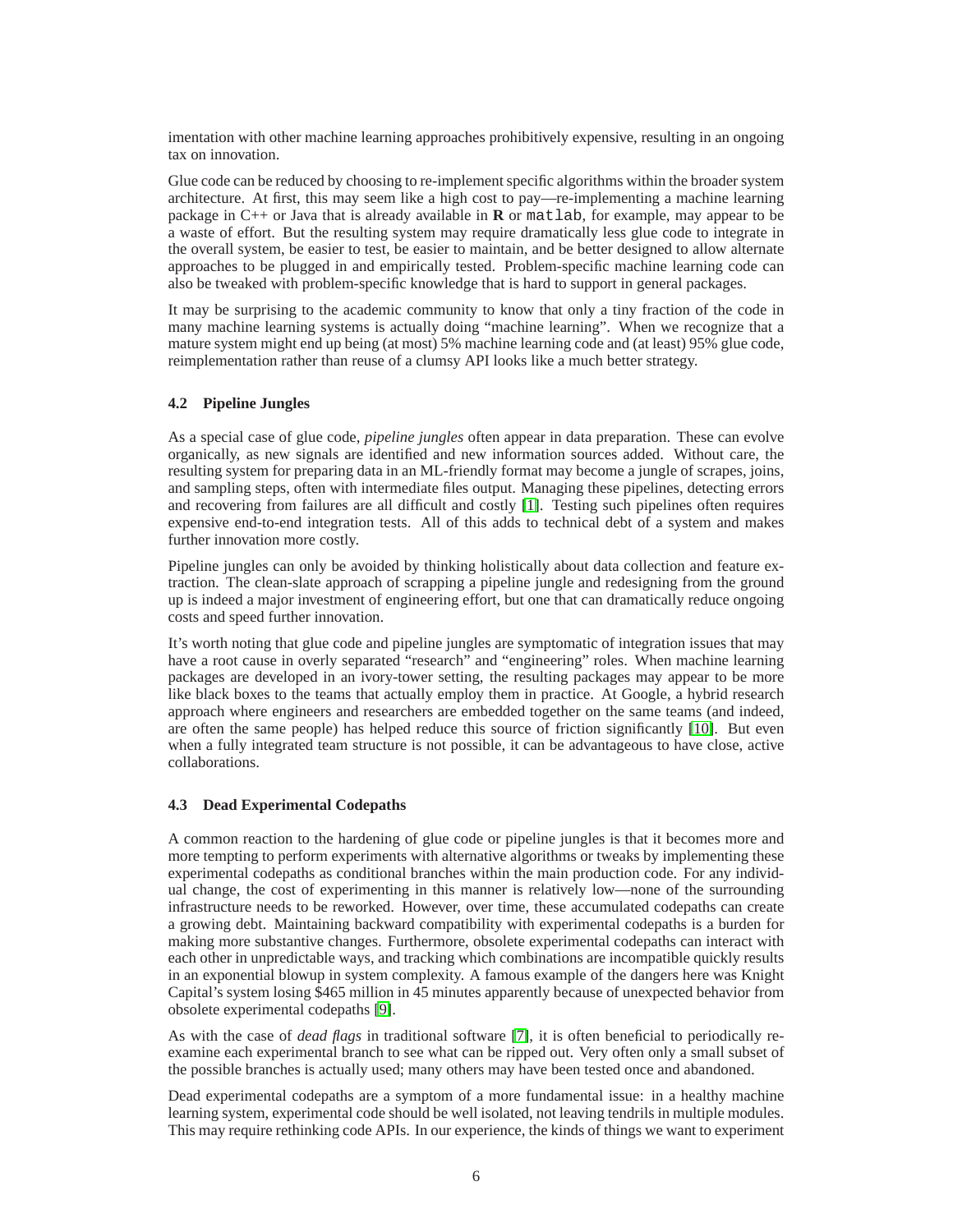with vary over time; a redesign and a rewrite of some pieces may be needed periodically in order to move forward efficiently.

As a real-world anecdote, in a recent cleanup effort of one important machine learning system at Google, it was found possible to rip out tens of thousands of lines of unused experimental codepaths. A follow-on rewrite with a tighter API allowed experimentation with new algorithms to be performed with dramatically reduced effort and production risk and minimal incremental system complexity.

#### **4.4 Configuration Debt**

Another potentially surprising area where debt can accumulate is in the configuration of machine learning systems. Any large system has a wide range of configurable options, including which features are used, how data is selected, a wide variety of algorithm-specific learning settings, potential pre- or post-processing, verification methods, etc.

Many engineers do a great job of thinking hard about abstractions and unit tests in production code, but may treat configuration (and extension of configuration) as an afterthought. Indeed, verification or testing of configurations may not even be seen as important. Configuration by its very nature tends to be the place where real-world messiness intrudes on beautiful algorithms.

Consider the following examples. Feature A was incorrectly logged from 9/14 to 9/17. Feature B is not available on data before  $10/7$ . The code used to compute feature C has to change for data before and after  $11/1$  because of changes to the logging format. Feature D is not available in production, so a substitute features  $D'$  and  $D''$  must be used when querying the model in a live setting. If feature  $Z$  is used, then jobs for training must be given extra memory due to lookup tables or they will train inefficiently. Feature  $Q$  precludes the use of feature  $R$  because of latency constraints. All this messiness makes configuration hard to modify correctly, and hard to reason about. However, mistakes in configuration can be costly, leading to serious loss of time, waste of computing resources, or production issues.

Also, in a mature system which is being actively developed, the number of lines of configuration can far exceed the number of lines of the code that actually does machine learning. Each line has a potential for mistakes, and configurations are by their nature ephemeral and less well tested.

Assertions about configuration invariants can be critical to prevent mistakes, but careful thought is needed about what kind of assertions will be useful. Another useful tool is the ability to present visual side-by-side differences (diffs) of two configurations. Because configurations are often copyand-pasted with small modifications, such diffs highlight important changes. And clearly, configurations should be treated with the same level of seriousness as code changes, and be carefully code reviewed by peers.

# **5 Dealing with Changes in the External World**

One of the things that makes machine learning systems so fascinating is that they often interact directly with the external world. Experience has shown that the external world is rarely stable. Indeed, the changing nature of the world is one of the sources of technical debt in machine learning systems.

#### **5.1 Fixed Thresholds in Dynamic Systems**

It is often necessary to pick a *decision threshold* for a given model to perform some action: to predict true or false, to mark an email as spam or not spam, to show or not show a given ad. One classic approach in machine learning is to choose a threshold from a set of possible thresholds, in order to get good tradeoffs on certain metrics, such as precision and recall. However, such thresholds are often manually set. Thus if a model updates on new data, the old manually set threshold may be invalid. Manually updating many thresholds across many models is time-consuming and brittle.

A useful mitigation strategy for this kind of problem appears in [\[8\]](#page-8-1), in which thresholds are learned via simple evaluation on heldout validation data.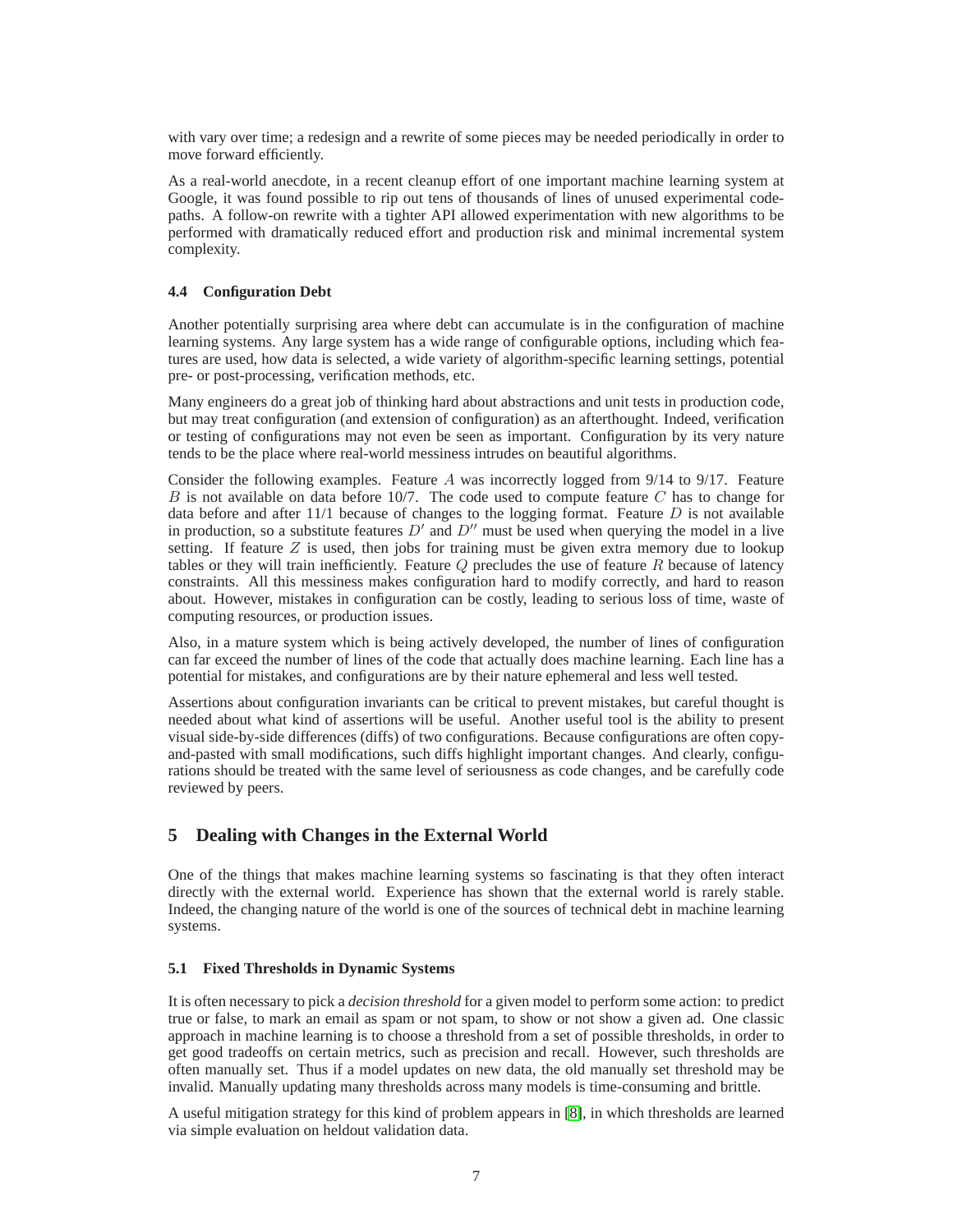#### **5.2 When Correlations No Longer Correlate**

Machine learning systems often have a difficult time distinguishing the impact of correlated features. This may not seem like a major problem: if two features are always correlated, but only one is truly causal, it may still seem okay to ascribe credit to both and rely on their observed co-occurrence.

However, if the world suddenly stops making these features co-occur, prediction behavior may change significantly. The full range of ML strategies for teasing apart correlation effects is beyond our scope; some excellent suggestions and references are given in [\[2\]](#page-8-4). For the purpose of this paper, we note that non-causal correlations are another source of hidden debt.

#### **5.3 Monitoring and Testing**

Unit testing of individual components and end-to-end tests of running systems are valuable, but in the face of a changing world such tests are not sufficient to provide evidence that a system is working as intended. Live monitoring of system behavior in real time is critical.

The key question is: what to monitor? It can be difficult to establish useful invariants, given that the purpose of machine learning systems is to adapt over time. We offer two reasonable starting points.

**Prediction Bias.** In a system that is working as intended, it should usually be the case that the distribution of predicted labels is equal to the distribution of observed labels. This is by no means a comprehensive test, as it can be met by a null model that simply predicts average values of label occurrences without regard to the input features. However, it is a surprisingly useful diagnostic, and changes in metrics such as this are often indicative of an issue that requires attention. For example, this method can help to detect cases in which the world behavior suddenly changes, making training distributions drawn from historical data no longer reflective of current reality. Slicing prediction bias by various dimensions isolate issues quickly, and can also be used for automated alerting.

**Action Limits.** In systems that are used to take actions in the real world, it can be useful to set and enforce action limits as a sanity check. These limits should be broad enough not to trigger spuriously. If the system hits a limit for a given action, automated alerts should fire and trigger manual intervention or investigation.

# **6 Conclusions: Paying it Off**

This paper has highlighted a number of areas where machine learning systems can create technical debt, sometimes in surprising ways. This is not to say that machine learning is bad, or even that technical debt is something to be avoided at all costs. It may be reasonable to take on moderate technical debt for the benefit of moving quickly in the short term, but this must be recognized and accounted for lest it quickly grow unmanageable.

Perhaps the most important insight to be gained is that technical debt is an issue that *both* engineers and researchers need to be aware of. Research solutions that provide a tiny accuracy benefit at the cost of massive increases in system complexity are rarely wise practice. Even the addition of one or two seemingly innocuous data dependencies can slow further progress.

Paying down technical debt is not always as exciting as proving a new theorem, but it is a critical part of consistently strong innovation. And developing holistic, elegant solutions for complex machine learning systems is deeply rewarding work.

#### **Acknowledgments**

This paper owes much to the important lessons learned day to day in a culture that values both innovative ML research and strong engineering practice. Many colleagues have helped shape our thoughts here, and the benefit of accumulated folk wisdom cannot be overstated. We would like to specifically recognize the following: Luis Cobo, Sharat Chikkerur, Jean-Francois Crespo, Jeff Dean, Dan Dennison, Philip Henderson, Arnar Mar Hrafnkelsson, Ankur Jain, Joe Kovac, Jeremy Kubica, H. Brendan McMahan, Satyaki Mahalanabis, Lan Nie, Michael Pohl, Abdul Salem, Sajid Siddiqi, Ricky Shan, Alan Skelly, Cory Williams, and Andrew Young.